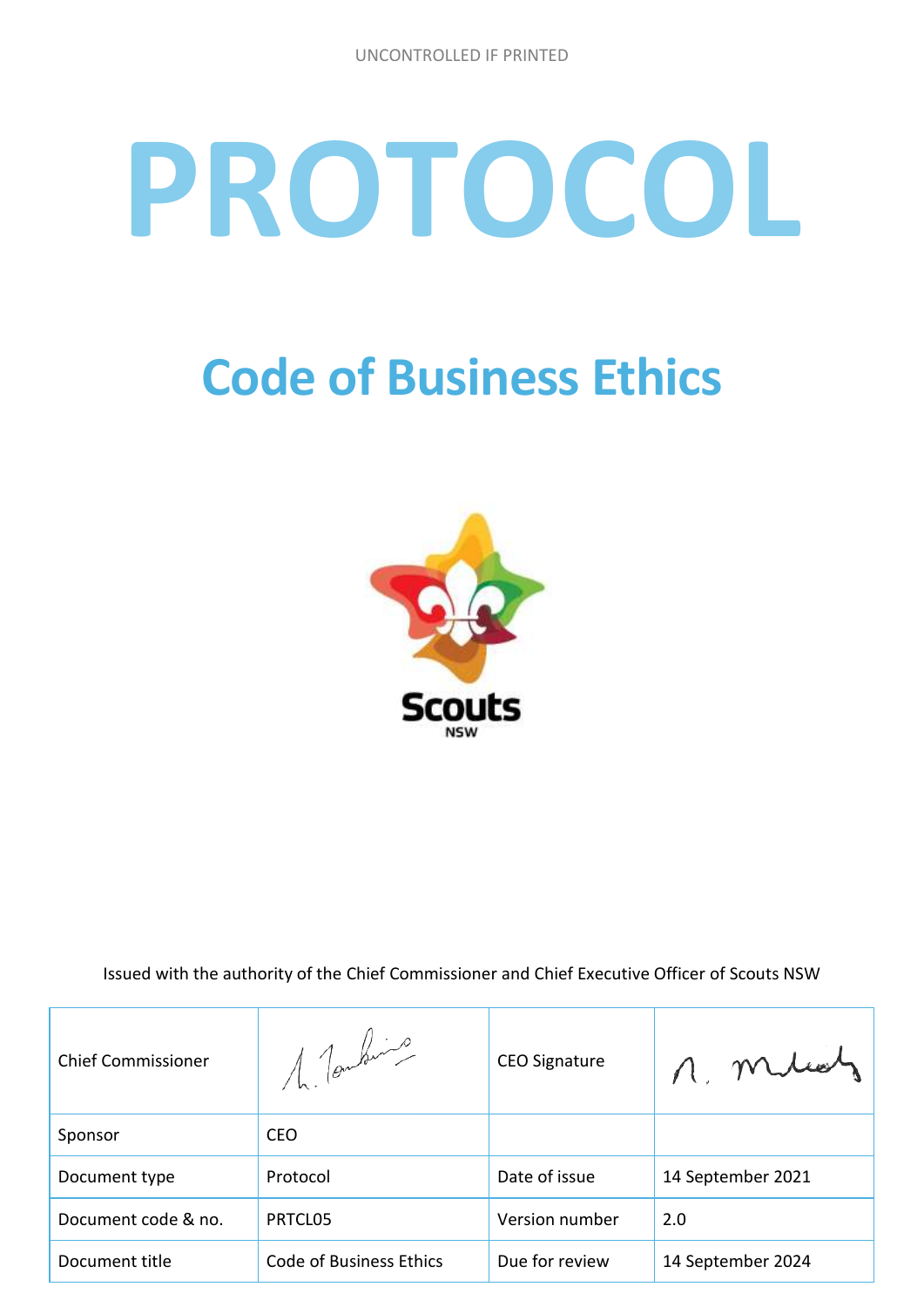# **Code of Business Ethics**

## 1 Background

Scouts NSW works with private, public and non-profit sectors to provide a range of services to its membership and community. Accordingly, organisations, service providers, small businesses and individuals can expect high standards of ethical behaviour from Scouts NSW personnel.

Underpinning these expectations are our Code of Conduct and organisational values. They drive our behaviour and reflect how we conduct ourselves in our business.

## 2 Objective

This Code of Business Ethics provides guidance regarding the standards of ethical behaviour that organisations, service providers, small businesses and individuals can expect from Scouts NSW personnel and that are expected of them, in dealing with Scouts NSW.

## 3 Policy Statement

Our values guide our actions in conducting business in a socially responsible and ethical manner. As an organisation and as individuals, we respect, apply and comply with the law, support human rights and equal opportunity, protect the environment and work for the benefit of our communities.

Scouts NSW personnel will at all times act with honesty and integrity in an open and transparent manner, performing their roles efficiently, effectively and fairly, thereby attracting the highest level of confidence from our community.

## 4 Statement of Procedures

#### 4.1 Scouts NSW's Code of Conduct

The Scouts NSW Code of Conduct sets the requirements of conduct for Scouts NSW personnel in carrying out their functions. The Code of Conduct has been developed to assist to:

- Understand the standards of conduct that are expected of them;
- Enable them to fulfil their duty to act honestly and exercise a reasonable degree of care and diligence; and
- Act in a way that enhances public confidence in the integrity of Scouts NSW.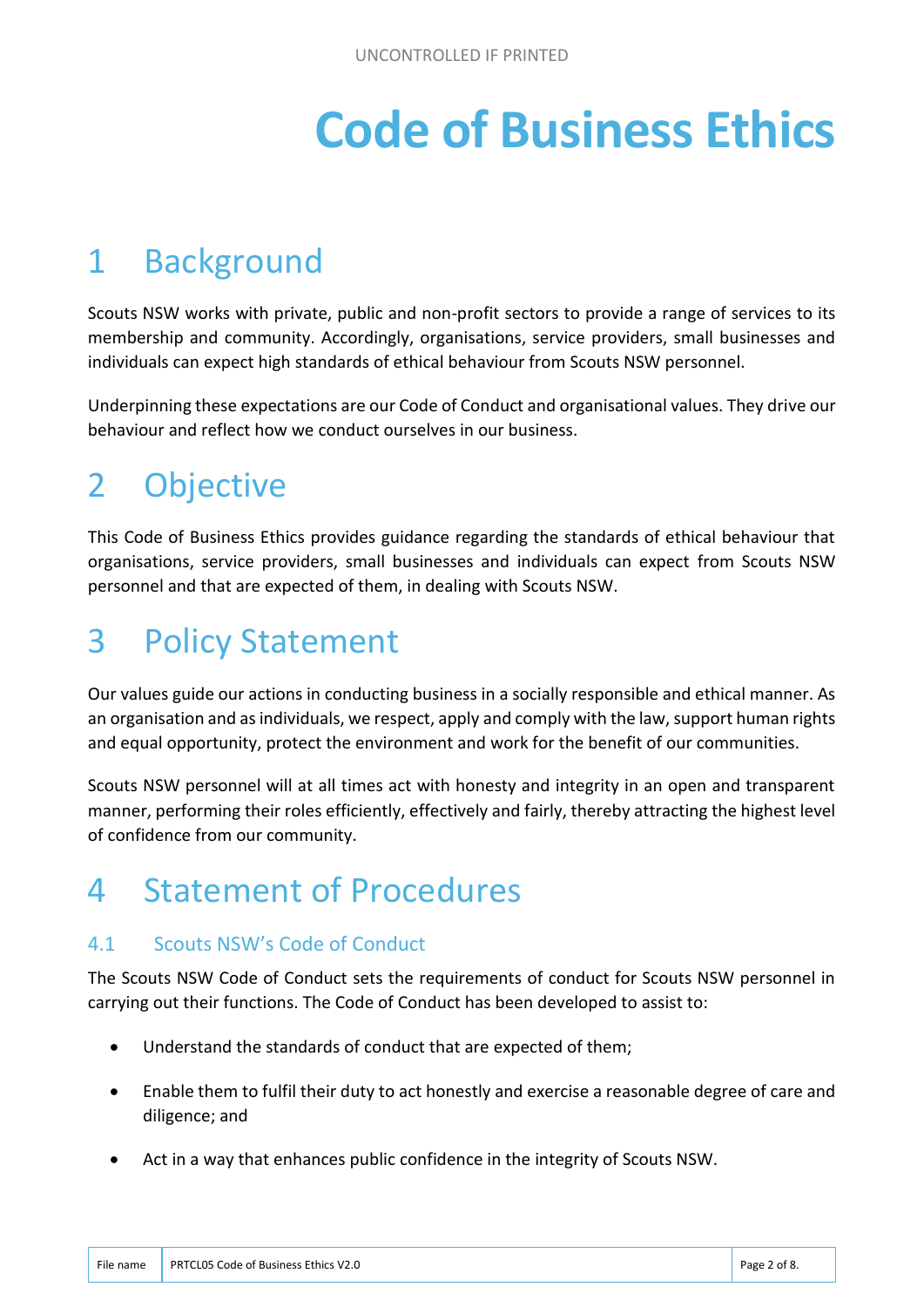#### 4.2 Our Key Business Principles

The Scouts NSW Code of Conduct is based on a number of key principles and sets out standards of conduct that meet these principles applicable to our activities. Similarly, this Code of Business Ethics is based upon principles which support the Code of Conduct and expand their meaning to include the way in which we do business.

#### *Integrity*

We must not place ourselves under any financial or other obligation to any individual or organisation that might reasonably be thought to influence us in the performance of our duties.

#### *Leadership*

We have a duty to promote and support the key principles by leadership and example and to maintain and strengthen trust and confidence in the integrity of Scouts NSW. This means promoting duty to others in the organisation and outside, by our own ethical behaviour.

#### *Selflessness*

We have a duty to make decisions in the interest of Scouts NSW and not act in order to gain financial or other benefits for ourselves, our family, friends or business interests. This means making decisions because they benefit Scouts NSW, not because they benefit the decision maker or someone associated with the decision maker.

#### *Impartiality*

We should make decisions on merit and in accordance with our obligations when carrying out Scouts NSW business. This includes the making of appointments, awarding of contracts or recommending individuals for rewards or benefits. This means fairness to all, impartial assessment, merit selection in recruitment and in purchase and sale of Scouts NSW resources, considering only relevant matters.

#### *Accountability*

We are accountable for our decisions and actions and should consider issues on their merits, taking into account the views of others. This means recording reasons for decisions, submitting to scrutiny, keeping proper records, establishing audit trails and conducting audits.

#### *Openness*

We have a duty to be as open as possible about our decisions and actions, giving reasons for decisions and restricting information only when the wider public interest clearly demands. This means recording, giving and revealing reasons for decisions, revealing other avenues available to the client or business, when authorised, offering all information, communicating clearly.

#### *Honesty*

We have a duty to act honestly. We must declare any private interests relating to our duties and take steps to resolve any conflicts arising in such a way that protects public interest. This means obeying the law, following the letter and spirit of policies and procedures, observing the Code of Conduct, fully disclosing actual or potential conflicts of interest and exercising any delegated authority strictly for the purposes for which the authority was delegated.

#### *Respect*

We must treat others with respect at all times. This means not using derogatory terms towards others, observing the rights of other people, treating people with courtesy and recognising the different roles others play in decision making.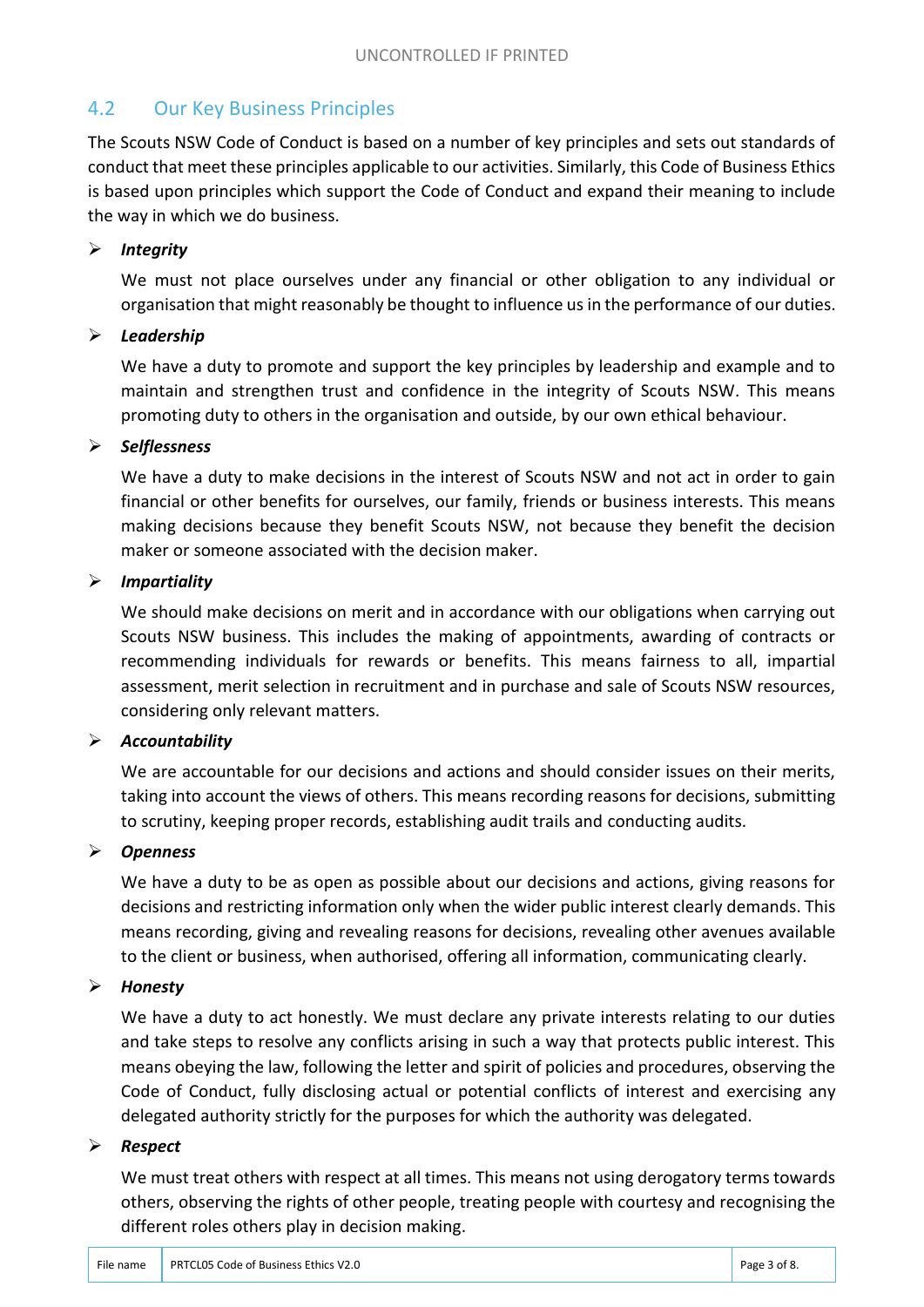#### UNCONTROLLED IF PRINTED

In making our business decisions we strive to obtain the best value for money. Depending on the circumstances, our decision making takes into account many aspects including upfront costs, ongoing costs, suitability, quality, reliability, availability, experience, reputation, safety, legal compliance and environmental sustainability. While we strive to obtain the best price for goods and services we do not necessarily buy at the lowest or cheapest price nor sell at the highest or best price. Scouts NSW staff and volunteers are required to balance all relevant factors including initial cost, whole-of-life costs, quality, reliability and timeliness in determining true value for money.

Although Scouts NSW business dealings must be transparent and open to wider scrutiny, there will be times when information on our relationships with suppliers of goods and services cannot be made publicly available, however we will always act fairly in our decision making. That means we are objective, reasonable and even-handed. It does not mean that we can satisfy everyone all of the time. We will publicly support our decisions unless we have to maintain confidentiality or protect privacy.

#### 4.3 What You Can Expect From Us

Scouts NSW will ensure that all its policies, procedures and practices related to tendering, contracting and the purchase of goods and services are consistent with best practice and the highest standards of ethical conduct. All procurement activities are based upon the following core business principles:

- Transparency of process;
- Accountability;
- Ethically managing potential conflicts of interest;
- Obtaining best value; and
- Monitoring and evaluating performance.

In maintaining these business principles, Scouts NSW will ensure that:

- Potential suppliers will be treated with impartiality and fairness and given equal access to information and opportunities to submit bids;
- Procurement activities and decisions will be fully and clearly documented to provide an effective audit trail and to allow for effective performance review of contracts;
- Tenders will not be invited unless Scouts NSW has a firm intention to proceed to contract; and
- Scouts NSW will not disclose confidential or proprietary information.

Scouts NSW personnel are bound by Scouts NSW's Code of Conduct. When doing business with the marketplace, Scouts NSW personnel are accountable for their actions and are required to:

- Use resources effectively and efficiently;
- Deal fairly, honestly and ethically with all individuals and organisations;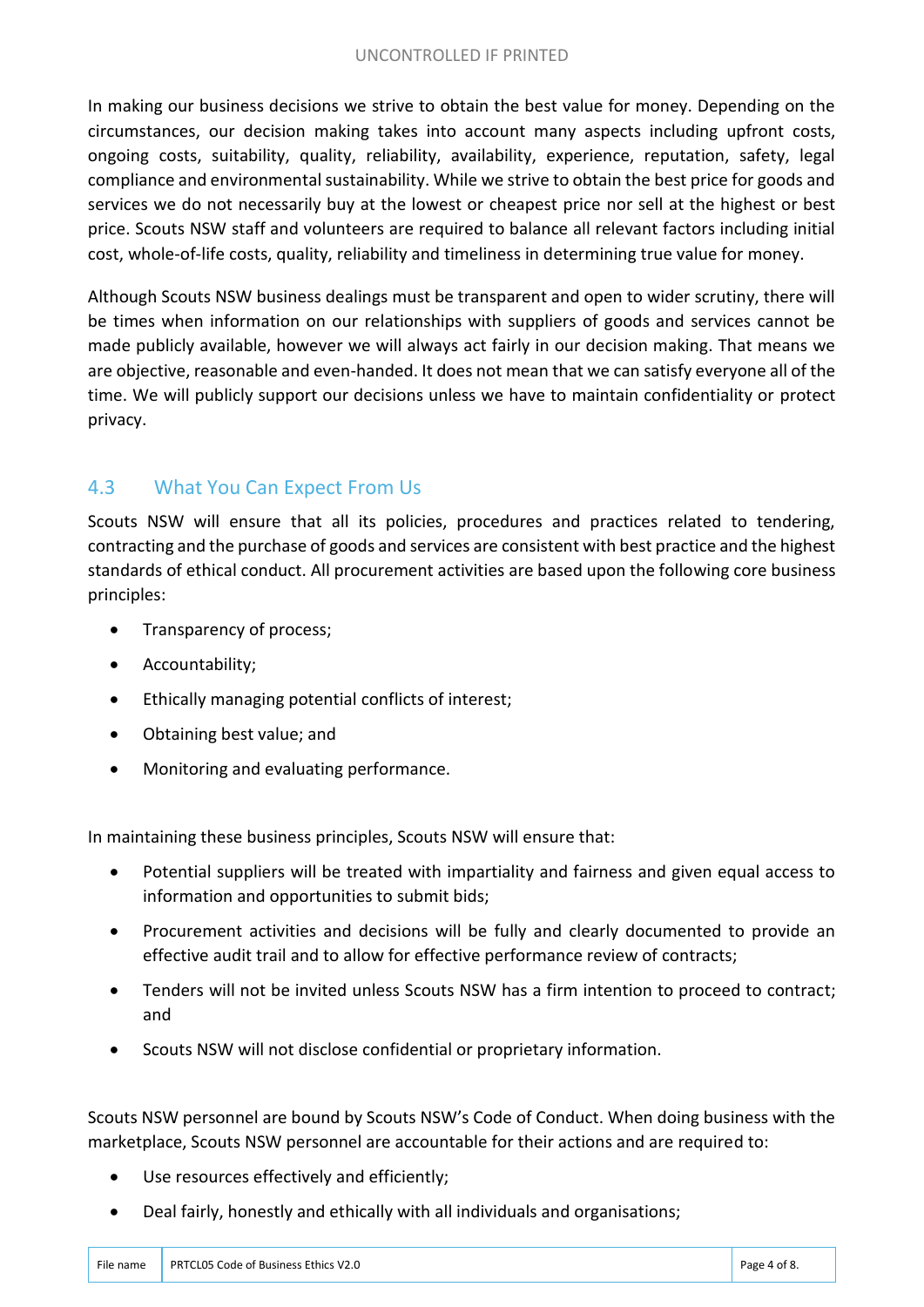- Avoid any conflicts of interest (whether actual or perceived);
- Treat all tenderers for supply of goods and services equitably;
- Meet or exceed accountability standards;
- Abide by all relevant and applicable laws and regulations;
- Respect and follow Scouts NSW policies and procedures;
- Promote fair and open competition while seeking best value for money;
- Protect confidential information:
- Never solicit or accept remuneration, gifts or other benefits from a supplier or applicant for the discharge of their assigned duties; and
- Respond promptly to reasonable requests for advice and information.

#### 4.4 What We Ask Of You

We require all providers of goods and services to observe the following principles when doing business with Scouts NSW:

- Secure access to and comply with Scouts NSW procurement policies and procedures;
- Provide accurate and reliable advice and information when required;
- Declare actual or perceived conflicts of interest as soon as you become aware of the conflict;
- Act ethically, fairly and honestly in all dealing with Scouts NSW;
- Take all reasonable measures to prevent the disclosure of confidential Scouts NSW information;
- Refrain from engaging in any form of collusive practise, including offering Scouts NSW personnel inducements or incentives designed to improperly influence the conduct of their duties;
- Refrain from discussing Scouts NSW business or information with the media;
- At all times be courteous towards Scouts NSW personnel and not bring Scouts NSW into disrepute;
- Obey all relevant laws or contractual obligations;
- Provide a safe working environment free of harassment or discrimination;
- Protect their safety and others in the work environment;
- Assist Scouts NSW to prevent unethical practices in our business relationships;
- Comply with privacy legislation in relation to personal information obtained through dealings with Scouts NSW or work undertaken for Scouts NSW;
- Respect the environment, comply with environmental laws and have sustainable practices in the use of resources and waste management;
- Communicate clearly and respond promptly to questions resolving any issues quickly; and
- Provide us with a quality product or service on time that gives us value for money.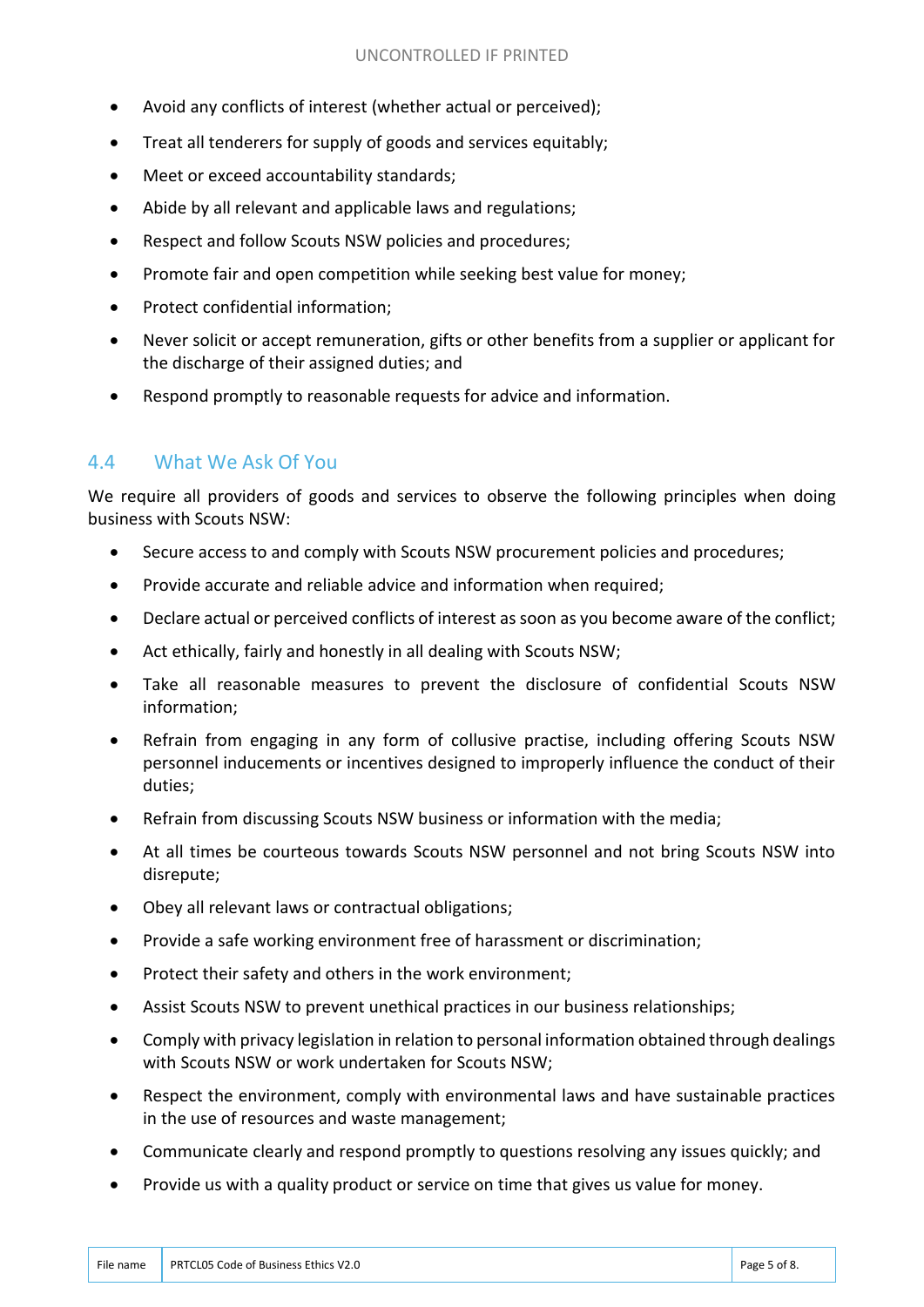It is incumbent upon all providers of goods and services to Scouts NSW to declare to Scouts NSW (at the earliest opportunity) that they:

- Have not been convicted for fraud or a fraud related offence, or, where the provider is a company, the directors have not been convicted for fraud or fraud related offences;
- Have not been a bankrupt or a director of a company that has entered into a Deed of Company Arrangement, been placed into External Administration or in Liquidation, or, where the tenderer is a company, the directors have not been a bankrupt or a director of a company that has entered into a Deed of Company Arrangement, been placed into External Administration or in Liquidation; and
- Have not had any corrupt findings or been identified as a person of interest by ICAC.

This is a self-declaratory mechanism. The responsibility for such declaration at all times lies with the provider.

#### 4.5 Why Is Compliance Important?

You should also be aware of the consequences of not complying with Scouts NSW's ethical requirements when doing business with Scouts NSW. By complying with this Code of Business Ethics, you can avoid damaging allegations of unfair or unethical conduct in your dealings with Scouts NSW. Demonstrated corrupt or unethical conduct could lead to:

- Termination of contracts with Scouts NSW;
- Loss of work;
- Damage to reputation;
- Investigation for corruption;
- Matters being referred for criminal investigation; and
- Criminal prosecution.

Consequences for Scouts NSW staff and volunteers may include:

- Investigation;
- Misconduct charges;
- Loss of office, appointment or membership;
- Disciplinary action including termination of employment with Scouts NSW; and
- Potential criminal charges.

### 5 Guidance Notes

#### 5.1 Gifts and Benefits

In general, Scouts NSW expects its personnel to decline gifts, benefits, travel or hospitality offered by parties with whom Scouts NSW conducts business. You should refrain from offering any such 'incentives' to Scouts NSW personnel as all offers will be formally reported to Scouts NSW by its personnel.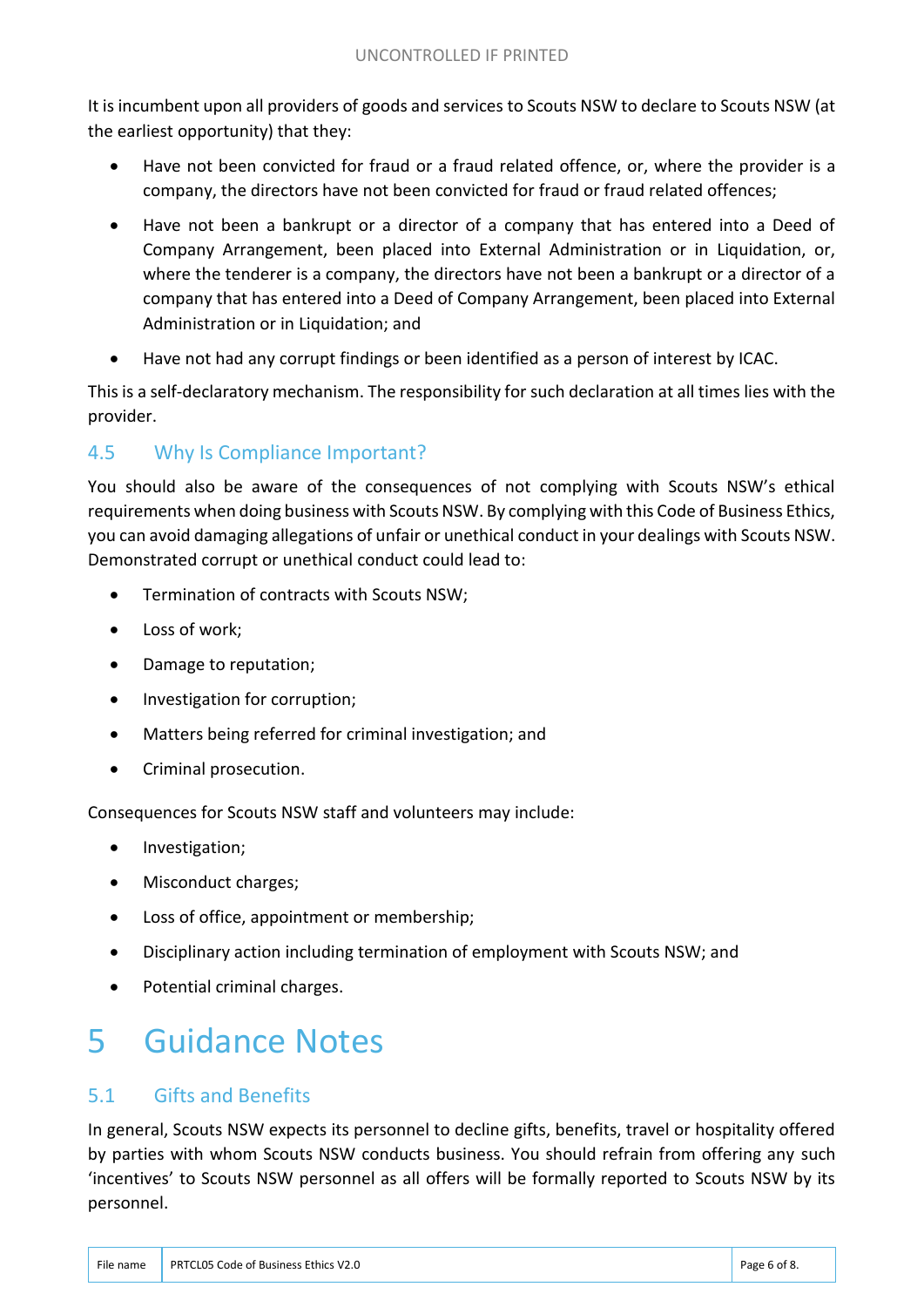Scouts NSW only permits its personnel to accept gifts if:

- Gifts are of token or nominal value;
- Refusal of a gift is likely to be perceived as rude or culturally offensive to the party who is offering the gift; and
- The offer is not targeted at an individual.

If a gift is accepted, Scouts NSW requires the individual to record the gift in an appropriate register listing Gifts and Benefits.

#### 5.2 Conflicts of Interest

All Scouts NSW personnel are required to disclose any conflict of interest. Scouts NSW extends this requirement to all our business partners, contractors and suppliers. Should a conflict of interest arise or be recognised by you in your dealing with Scouts NSW you must notify and declare this conflict of interest to Scouts NSW in writing.

A conflict of interest occurs when an official is in a position to be influenced, or appear to be influenced, by your private interests when doing a job. A conflict of interest can involve avoiding personal disadvantage as well as gaining personal advantage. A private interest may include social and professional activities and interests with individuals or groups, including family and friends, as well as financial interests. There are different types of conflict of interest:

- **Actual Conflict of Interest:** An official is in a position to be influenced by their private interest when doing their job.
- **Perceived Conflict of Interest:** An official is in a position to appear to be influenced by their private interests when doing their job.
- **Potential Conflict of Interest:** An official is in a position where they may be influenced in the future by their private interests when doing their job.
- **A Pecuniary Interest:** involves a situation where there is the potential to gain or lose financially from your position, for example from owning property, having unpaid debts to others or receiving hospitality or travel.
- **A Non Pecuniary Interest:** does not have a financial component. It can involve personal or family relationships or involvement in sporting, social or cultural activities that could influence your judgement or decisions, even though there is no financial benefit to you.

#### 5.3 Confidentiality

All Scouts NSW information should be treated as confidential unless otherwise advised to you by Scouts NSW.

#### 5.4 Communication between Parties

All communication should be clear, direct and accountable (written confirmation) in order to minimise the risk of perception of inappropriate influence being brought to bear on the business relationship.